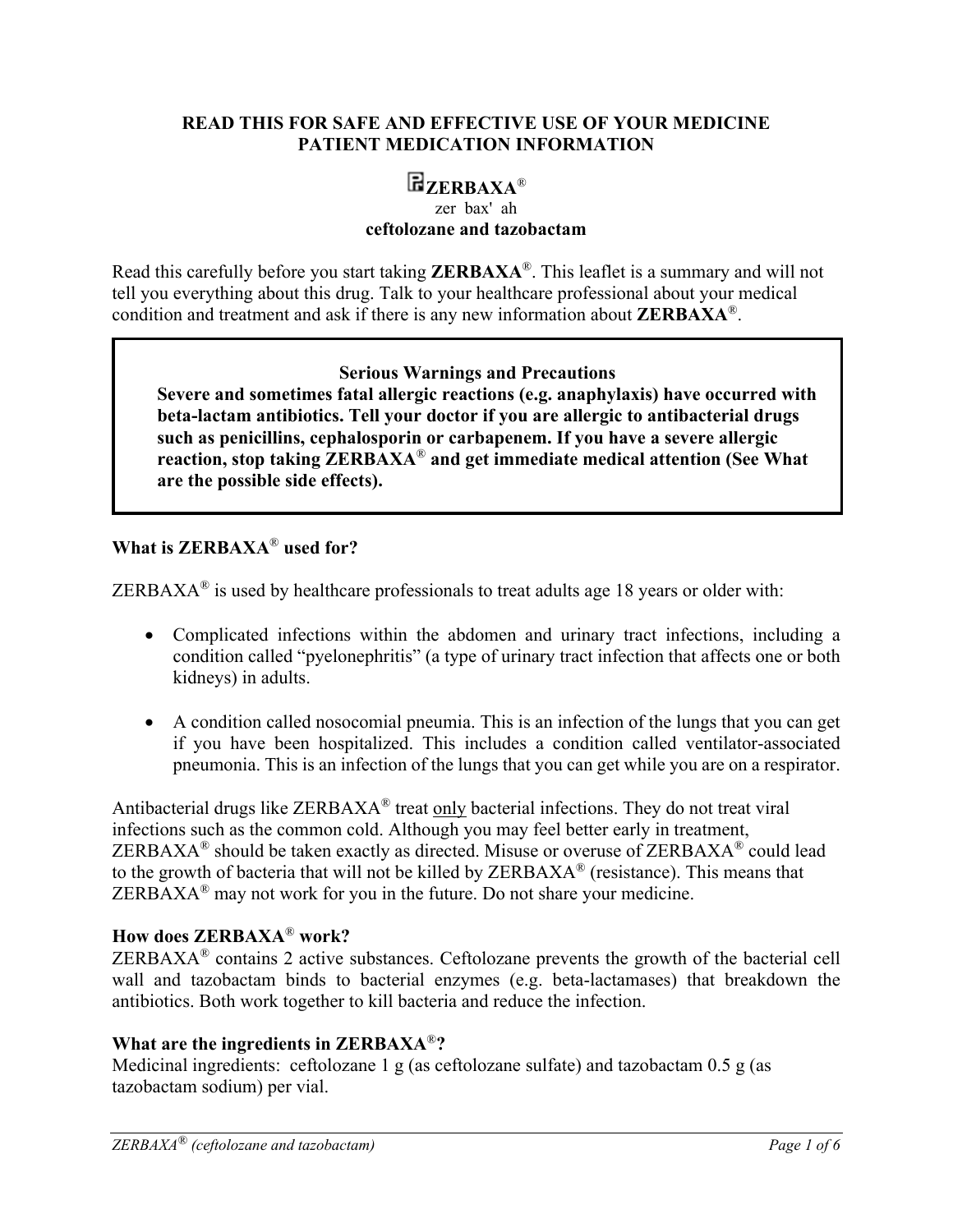Non-medicinal ingredients: citric acid, L-arginine, and sodium chloride

# **ZERBAXA**® **comes in the following dosage forms:**

 $ZERBAXA<sup>®</sup>$  is available as a lyophilized powder injection for intravenous use.

### **Do not use ZERBAXA**® **if you are hypersensitive (allergic) to:**

- this drug or to any ingredient listed above.
- antibiotics like penicillin, or medicines known as "cephalosporins", or other beta-lactams.

### **To help avoid side effects and ensure proper use, talk to your healthcare professional before you take ZERBAXA**®**. Talk about any health conditions or problems you may have, including if you:**

- know you are, or have previously been hypersensitive to penicillins, cephalosporins, beta-lactamases, or other antibacterial medicines.
- have recently had diarrhea, or have had diarrhea before taking this medicine.
- have liver or kidney problems.
- are pregnant or planning to become pregnant. If you think you may be pregnant or are planning to have a baby, ask your healthcare professional or pharmacist for advice before taking this medicine.
- are breast-feeding or planning to breastfeed.

### **Tell your healthcare professional about all the medicines you take, including any drugs, vitamins, minerals, natural supplements or alternative medicines.**

# **The following may interact with ZERBAXA**®**:**

• Probenecid (a drug used to treat gout)

# **How to take ZERBAXA**®**:**

- ERBAXA<sup>®</sup> will be given to you by a healthcare professional.
- It will be infused into your vein.
- Follow all instructions given to you by your healthcare professional.

### **Usual dose:**

- Your doctor will decide how much  $ZERBAXA^{\circledR}$  you will be given and for how many days you will receive it.
- The dose you are given will depend on the type of your infection and where it is in your body.
- If you have kidney problems, your dose may be reduced.

The usual dose of ZERBAXA<sup>®</sup> for adults is 1.5 g (1 g ceftolozane and 0.5 g tazobactam) or 3 g (containing 2 g of ceftolozane and 1 g of tazobactam) administered every 8 hours by intravenous (IV) infusion over 1 hour, administered by the healthcare professional.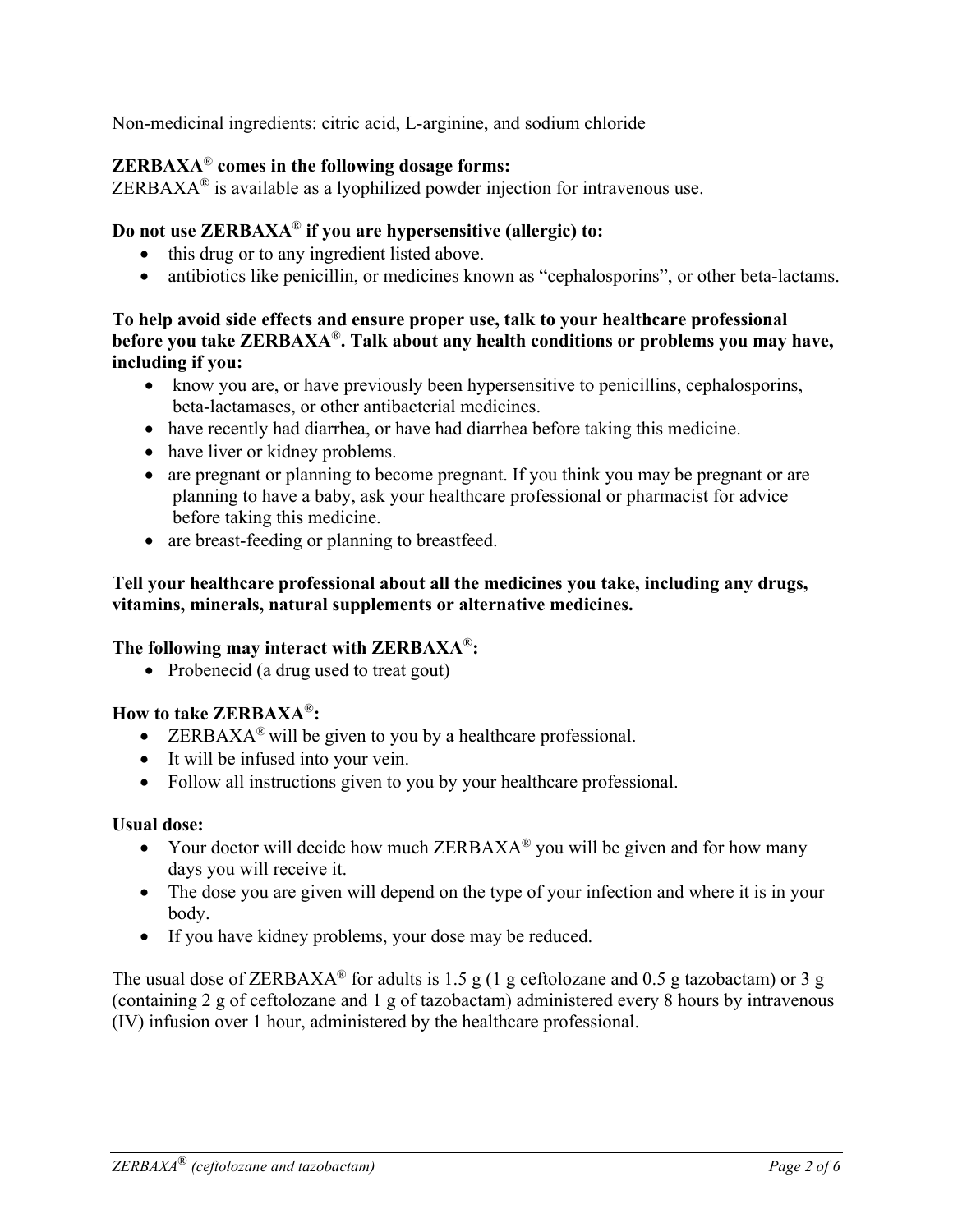#### **Overdose:**

If you think you have taken too much ZERBAXA®, contact your healthcare professional, hospital emergency department or regional Poison Control Centre immediately, even if there are no symptoms.

#### **Missed Dose:**

ZERBAX $A^{\otimes}$  is usually administered by a healthcare professional. If you suspect a missed dose, talk to your healthcare professional.

#### **What are possible side effects from using ZERBAXA**®**?**

Like all medicines, ZERBAXA<sup>®</sup> may have side effects.

Patients treated for complicated bacterial infections within the abdomen and urinary tract system

Common side effects (may affect up to 1 in 10 people) include:

- Increase in the number of certain types of blood cells known as platelets
- Anemia
- Decrease in potassium (from blood tests)
- Insomnia
- Anxiety
- Headache
- Dizziness
- Atrial fibrillation (abnormal heart rhythm)
- Decrease in blood pressure
- Nausea
- Diarrhea
- Constipation
- Vomiting
- Abdominal pain (stomach ache)
- Rash
- Fever (high temperature)
- Increased liver enzymes (from blood tests)
- Local problems (e.g. abnormal redness of the skin, inflammation, pain, itching, or rash) when putting a substance into a vein (infusion site reactions)

Uncommon side effects (may affect up to 1 in 100 people) include:

- Inflammation of the large intestine due to *C. difficile* bacteria
- Inflammation of the stomach
- Abdominal bloating
- Indigestion
- Excessive gas in stomach or bowel
- Obstruction of the intestine
- Yeast infection in the mouth (thrush)
- Yeast infection of female genitalia
- Fungal urinary tract infection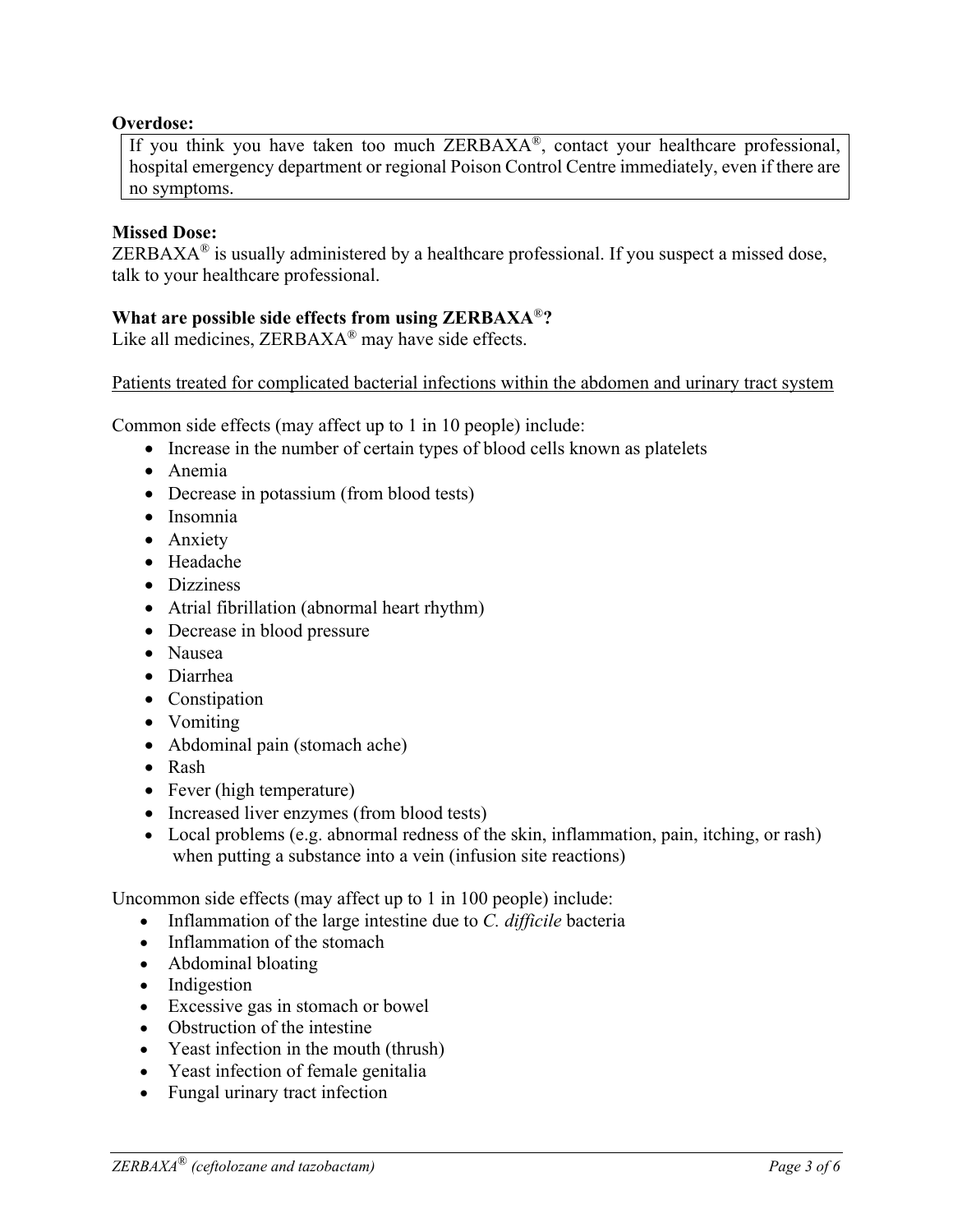- Increase in sugar (glucose) levels (from blood tests)
- Decrease in magnesium levels (from blood tests)
- Decrease in phosphate levels (from blood tests)
- Ischemic stroke (stroke caused by reduced blood flow in brain)
- Venous thrombosis (blood clot in a vein)
- Low red blood cell counts
- Atrial fibrillation (a condition involving rapid, irregular heartbeat)
- Fast heart beat
- Angina pectoris (chest pain or feeling of tightness, pressure or heaviness in chest)
- Itchy rash or swelling on the skin (hives)
- Kidney problems
- Kidney disease
- Shortness of breath
- Coombs test positive (a blood test that looks for antibodies that may fight against your red blood cells)

#### Patients treated for nosocomial pneumonia

Common side effects (may affect up to 1 in 10 people) include:

- Diarrhea
- Vomiting
- Increase in liver enzymes (from blood tests)

Uncommon side effects (may affect up to 1 in 100 people) include:

• Coombs test positive (a blood test that looks for antibodies that may fight against your red blood cells)

These are not all the possible side effects you may feel when taking ZERBAXA®. If you experience any side effects not listed here, contact your healthcare professional.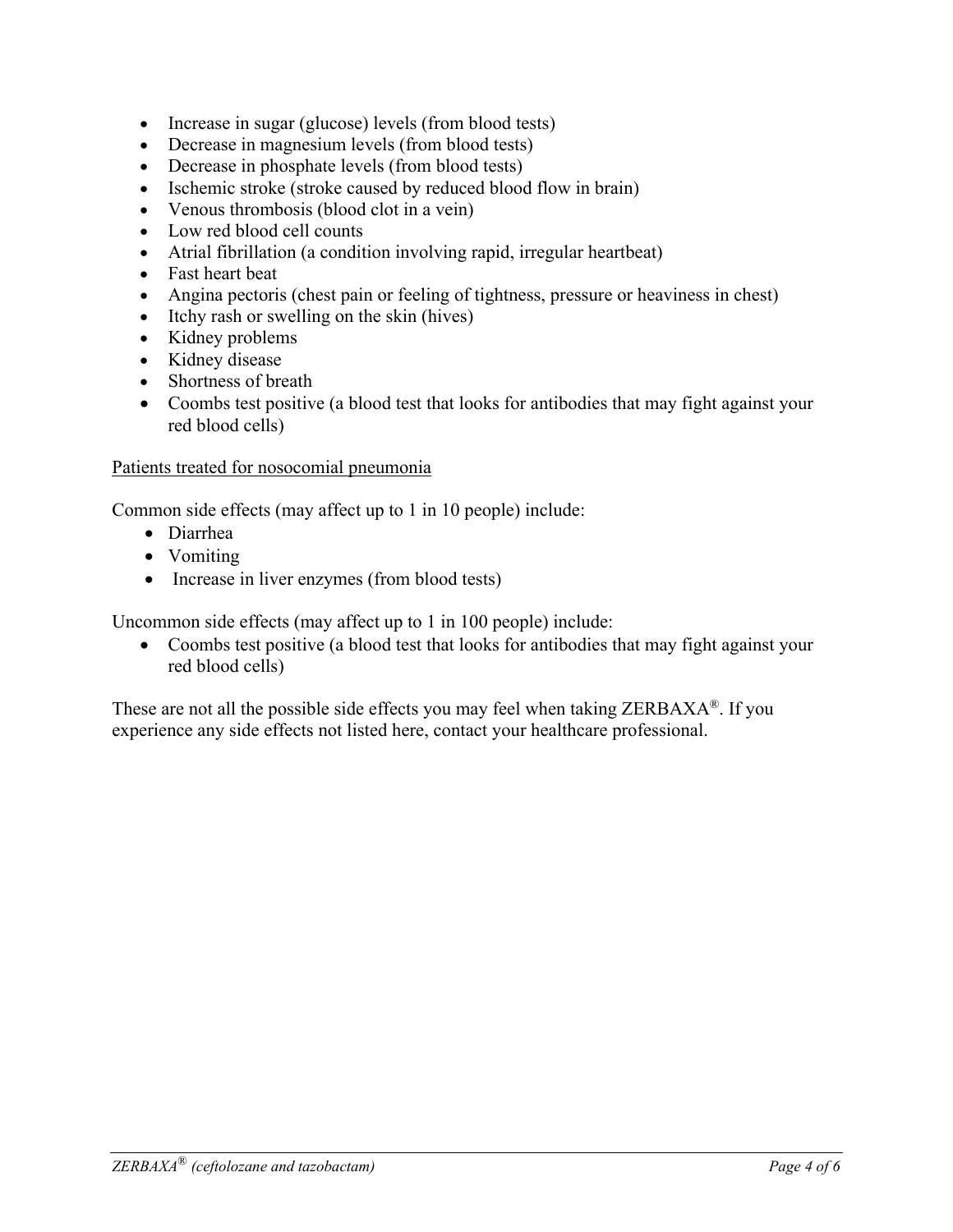| Serious side effects and what to do about them                                                                                                                                                                                                                                                                                                                                                                                                                                                                                                 |                                      |              |                               |
|------------------------------------------------------------------------------------------------------------------------------------------------------------------------------------------------------------------------------------------------------------------------------------------------------------------------------------------------------------------------------------------------------------------------------------------------------------------------------------------------------------------------------------------------|--------------------------------------|--------------|-------------------------------|
| Symptom / effect                                                                                                                                                                                                                                                                                                                                                                                                                                                                                                                               | Talk to your healthcare professional |              | Stop taking drug and          |
|                                                                                                                                                                                                                                                                                                                                                                                                                                                                                                                                                | Only if severe                       | In all cases | get immediate medical<br>help |
| <b>COMMON</b>                                                                                                                                                                                                                                                                                                                                                                                                                                                                                                                                  |                                      |              |                               |
| Clostridium difficile colitis (bowel<br>inflammation): abdominal pain or<br>tenderness, fever, severe diarrhea<br>(bloody or watery)                                                                                                                                                                                                                                                                                                                                                                                                           |                                      |              |                               |
| Intracranial hemorrhage (bleeding<br>that occurs inside the skull): changes<br>in vision, decreased alertness,<br>difficulty speaking or understanding<br>speech, nausea, seizures with no<br>previous history of seizures, sudden<br>severe headache, tingling or numbness,<br>vomiting, weakness in an arm or leg                                                                                                                                                                                                                            |                                      |              | ⊻                             |
| <b>RARE</b>                                                                                                                                                                                                                                                                                                                                                                                                                                                                                                                                    |                                      |              |                               |
| Allergic Reaction: rash, hives (skin<br>eruptions), swelling of the face, lips,<br>tongue or throat, difficulty swallowing<br>or breathing                                                                                                                                                                                                                                                                                                                                                                                                     |                                      |              | $\leq$                        |
| Liver Disorder: yellowing of the skin<br>or eyes, dark urine, pale<br>stools                                                                                                                                                                                                                                                                                                                                                                                                                                                                   |                                      | $\leq$       |                               |
| <b>UNKNOWN</b>                                                                                                                                                                                                                                                                                                                                                                                                                                                                                                                                 |                                      |              |                               |
| <b>Severe Cutaneous Adverse Reactions</b><br>(SCAR): severe skin reactions that<br>may also affect other organs:<br>• Skin peeling, scaling, or blistering<br>(with or without pus) which may<br>also affect your eyes, mouth, nose<br>or genitals, itching, severe rash,<br>bumps under the skin, skin pain,<br>skin color changes (redness,<br>yellowing, purplish)<br>Swelling and redness of eyes or face<br>• Flu-like feeling, fever, chills, body<br>aches, swollen glands, cough<br>• Shortness of breath, chest pain or<br>discomfort |                                      |              | ⊻                             |

If you have a troublesome symptom or side effect that is not listed here or becomes bad enough to interfere with your daily activities, talk to your healthcare professional.